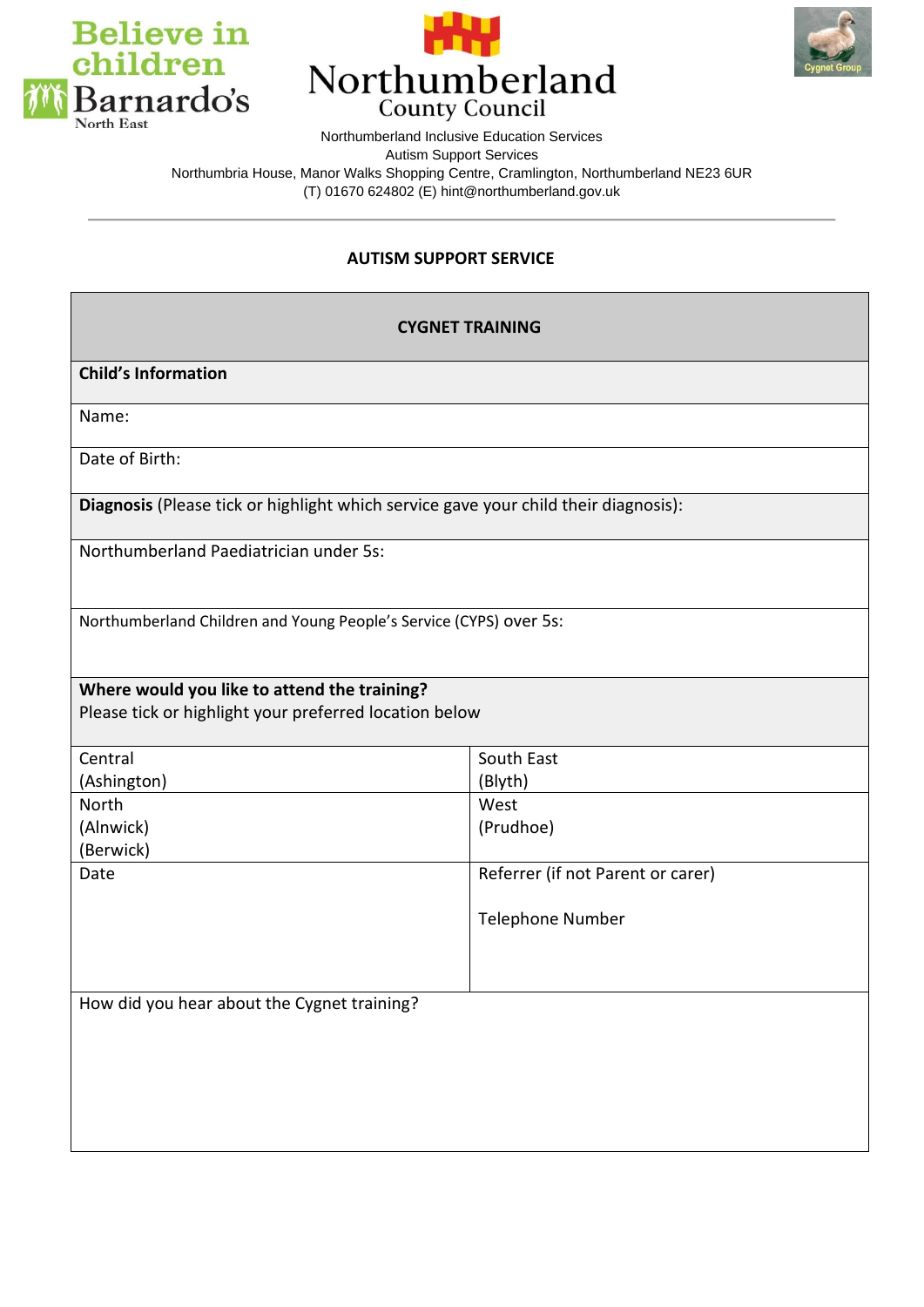| <b>INFORMATION ABOUT PARENTS/CARERS</b><br>Only provide information of the parents/carers who wish to attend the course |                 |                        |                  |  |  |
|-------------------------------------------------------------------------------------------------------------------------|-----------------|------------------------|------------------|--|--|
| <b>Parent or Carer 1</b>                                                                                                |                 |                        |                  |  |  |
| Title:                                                                                                                  |                 | Relationship to child: |                  |  |  |
| First name:                                                                                                             | Surname:        |                        |                  |  |  |
| <b>Address:</b>                                                                                                         |                 |                        |                  |  |  |
|                                                                                                                         |                 |                        |                  |  |  |
| Home Telephone:                                                                                                         | Work Telephone: |                        | Mobile:          |  |  |
| Email:                                                                                                                  |                 |                        |                  |  |  |
| Parent or Carer (2)                                                                                                     |                 |                        |                  |  |  |
| Title                                                                                                                   |                 | Relationship to child  |                  |  |  |
| First name                                                                                                              | Surname         |                        |                  |  |  |
| Address:                                                                                                                |                 |                        |                  |  |  |
|                                                                                                                         |                 |                        |                  |  |  |
|                                                                                                                         |                 |                        |                  |  |  |
|                                                                                                                         |                 |                        |                  |  |  |
| Post Code:<br>Home Telephone                                                                                            | Work Telephone  |                        | Mobile Telephone |  |  |
| Email:                                                                                                                  |                 |                        |                  |  |  |